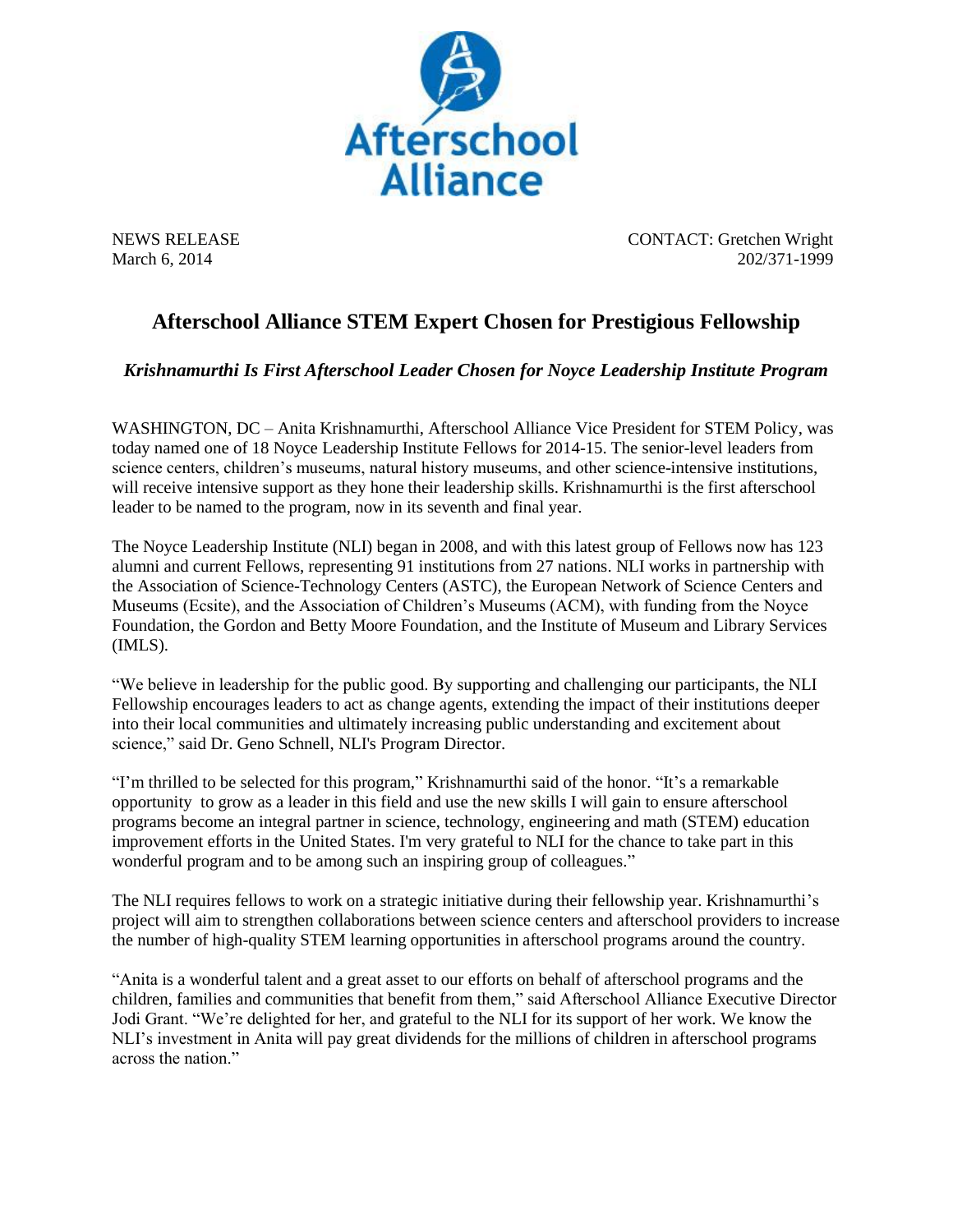The Fellowship program provides an action-learning framework via a mix of face-to-face sessions, executive coaching, peer learning, virtual learning opportunities, and other development strategies over the course of their year in the program, followed by ongoing alumni activities. NLI's multi-stage selection process sought leaders well positioned to influence others, manage change, and make an impact on their institutions and communities.

# # #

*The Afterschool Alliance is a nonprofit public awareness and advocacy organization working to ensure that all children and youth have access to quality afterschool programs. More information is available at [www.afterschoolalliance.org.](http://www.afterschoolalliance.org/)*

*The Noyce Leadership Institute envisions an essential and transformative role for organizations that engage citizens of every age in crucial science and technology issues. NLI works with leaders of such innovative hubs and encourages them to make the individual, organizational, and community changes required to realize this vision. More information is available at [http://www.noycefdn.org/NLI.php.](http://www.noycefdn.org/NLI.php)* 

## **The 2014-15 Noyce Leadership Institute Fellows**

- Afterschool Alliance: *Fellow: Anita Krishnamurthi, Vice President, STEM Policy*
- Arizona Science Center: *Fellow: Sharon Kortman, Senior Vice President of Learning*
- Conner Prairie Museum: *Fellow: Cathryn Ferree, Vice President Exhibits, Programs, Interpretation, and Facilities*
- Denver Museum of Nature and Science: *Fellow: Scott Sampson, Vice President and Chief Curator*
- EdVenture Children's Museum: *Fellow: Nikole Williams, Vice President of Education*
- Great Lakes Science Center: *Fellow: Whitney Owens, Vice President of Education*
- Liberty Science Center: *Fellow: Ann Neumann, Concept Planning / Exhibitions Design Lead*
- Maloka: *Fellow: Sigrid Falla Morales, Deputy Director of Science and Society*
- Museum für Naturkunde: *Fellow: Gregor Hagedorn, Head of Digital World and Information Science*
- National Science Museum, Thailand: *Fellow: Ganigar Chen, Director, Office of the Public Awareness of Science*
- New Mexico Museum of Natural History & Science: *Fellow: Alicia Borrego Pierce, Deputy Executive Director*
- Oregon Museum of Science & Industry: *Fellow: Jamie Hurd, Vice President of Programs*